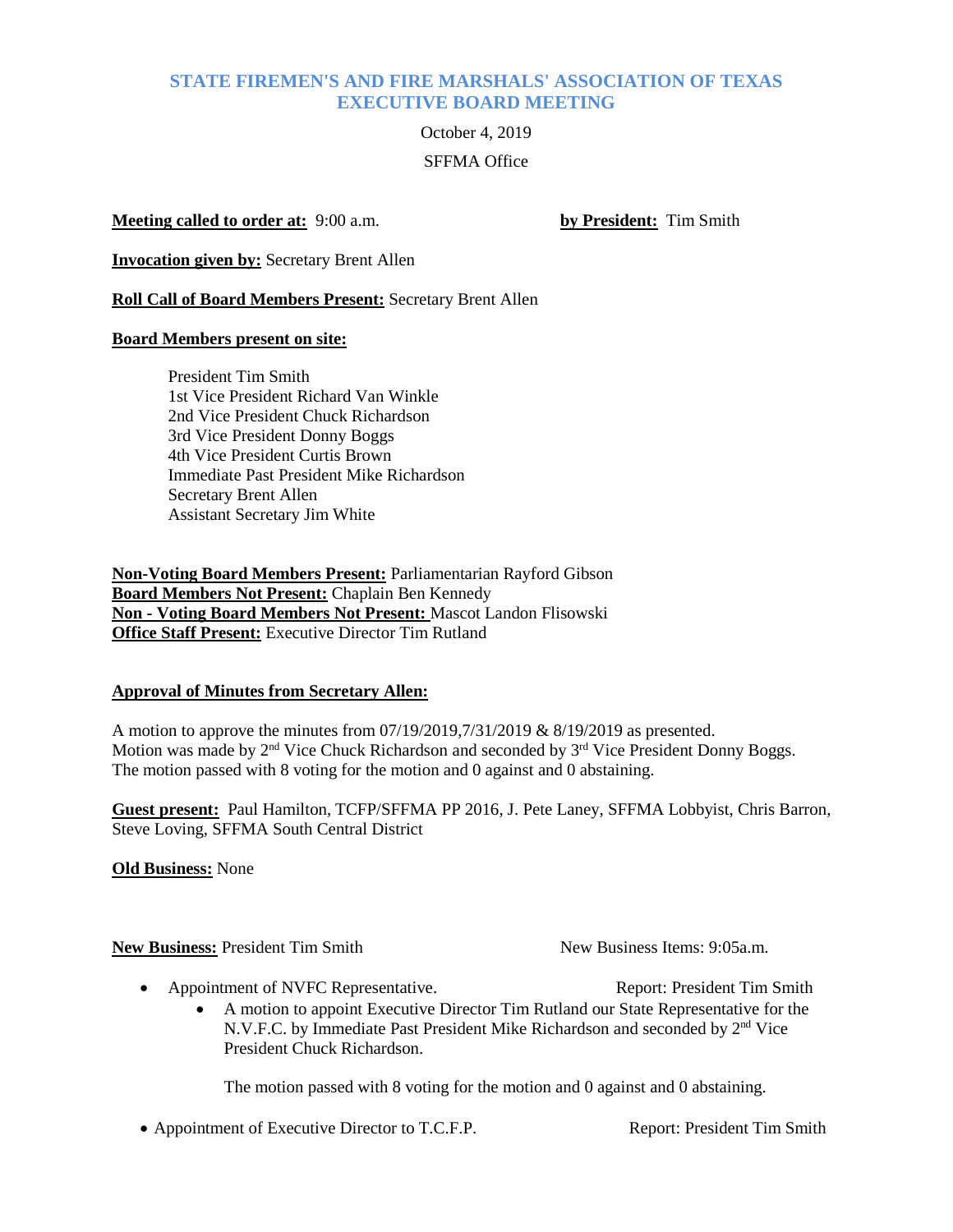We will not be appointing the Executive Director to the TCFP, but Paul Hamilton was selected to that board.

- Paul was selected, by the Governor, as a representative of the T.C.F.P.
- At this time he is waiting to be sworn in.
- His term is from 2019 to 2025.
- Executive Director spoke on the Revolving Door Policy, An example of what he can do he can go to commission meetings, and give reports, for the next two years he can't have a discussion with a board member, with the intent to influence decision they are going to have to make.

A motion was made to remove agenda item B by 3<sup>rd</sup> Vice President Donny Boggs and seconded by 4<sup>th</sup> Vice President Curtis Brown.

The motion passed with 8 voting for the motion and 0 against and 0 abstaining.

• Appointment of Executive Director to TIFMAS. Report: President Tim Smith • A motion to place Executive Director Tim Rutland TIFMAS board was made by  $1<sup>st</sup>$  Vice President Richard Van Winkle and seconded by 2<sup>nd</sup> Vice President Chuck Richardson.

The motion passed with 8 voting for the motion and 0 against and 0 abstaining.

- Appointment of Executive Director to S.F.M.O. L.O.D.D. Panel. Report: President Tim Smith
	- A motion to place Executive Director Tim Rutland on the S.F.M.O. L.O.D.D. panel was made by 1<sup>st</sup> Vice President Richard Van Winkle and seconded by 2<sup>nd</sup> Vice President Chuck Richardson.

The motion passed with 8 voting for the motion and 0 against and 0 abstaining.

• TIESB Testing / Certification Update Report:  $3<sup>rd</sup>$  Vice President Donny Boggs

Vice President Boggs asked for a meeting on Sept 24 with Tim, Chris, Kevin, TIESB Representative, Brian Scheffer, Certification Chairman, along with Christina Foley who is with curriculum and testing of TEEX.

- o Knowing what that road map is going forward. Test Bank was purchased, software to drive it, it had been validated to the JPR's by Christina and return to the Austin office.
- o Components that are needing to be put in place, for that testing to occur.
- o It takes some time to do that.
- o The TIESB Board will have to make a commitment, with some appointment to do some things.
- o We want to utilize testing centers, which Tim is looking at now.
- o It was a very productive meeting
- o What kind of time limit are we looking at for implementation.
- o Was hoping to be testing in July.
- H.B. 2446 Article Update/Review Report: Immediate Past President Mike Richardson

- o Mike Montgomery wrote an article on H.B. 2446, I.P.P. M. Richardson has had discussion with Mike, back and forth on this.
- o Great article, discussion about maybe putting in InfoFire, there was just something in it, I couldn't put my finger on it right then cause, I just read though it. It didn't quite hit me right, he and I have gone back and forth on it.
- o Probably what that was, everything on it is factual and great, but maybe a little more flavored.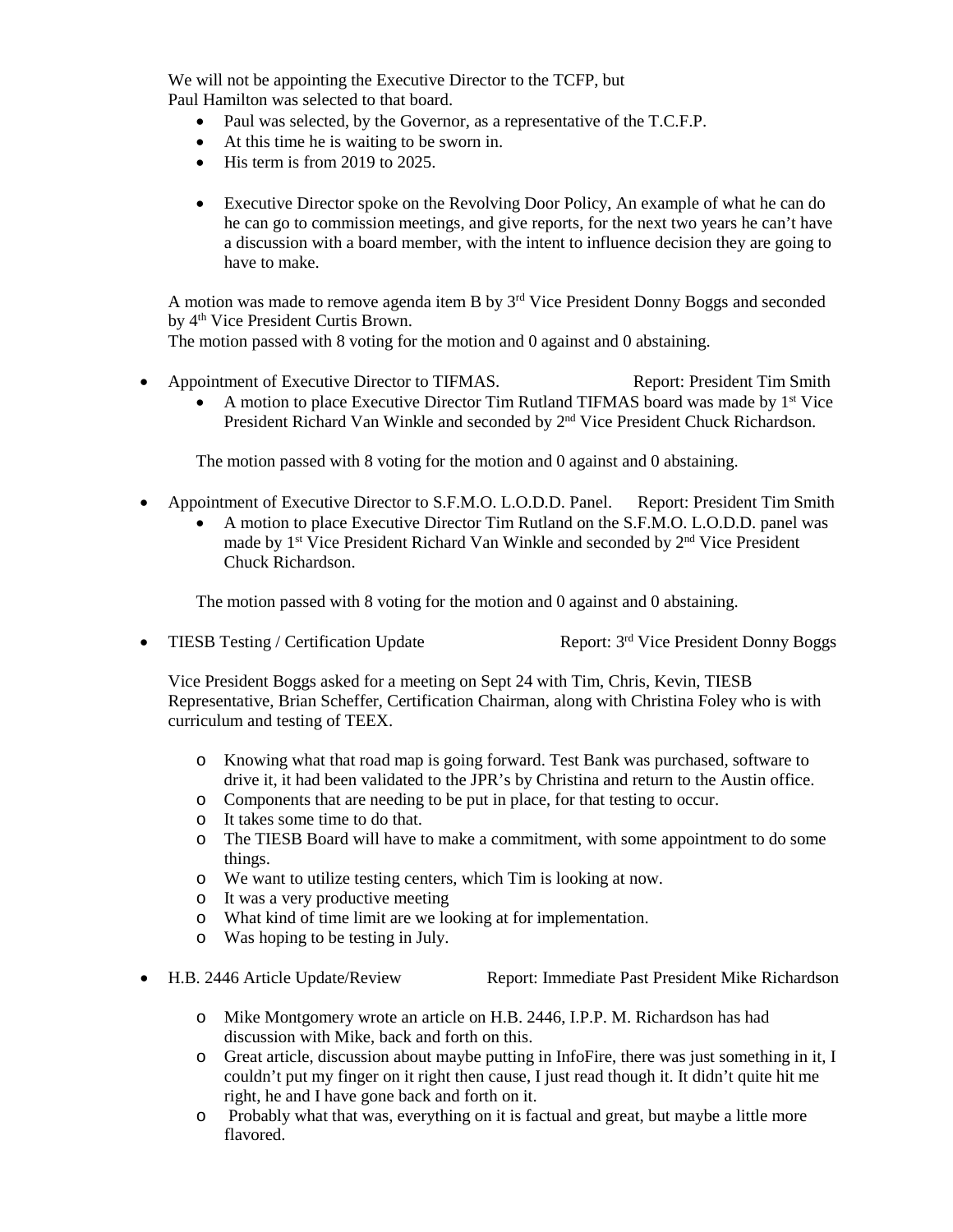- o When we got into concerns about unattended consequences, when we listed this as concerns, think of this coming from our organization, so there are no limitation on type of inspections to be preformed.
- o But not providing information that didn't exist in the previous statue, that might give an undue concern to membership that seem it was a absolute and complete negative.
- o The past statue was so much more broad, and this is less detailed then this one is. Certainly, this one has positives and negatives.
- o Scope of what type of inspection a Inspector I can do.
- Legislative Session Wrap-Up Report: J.Pete Laney/ I.P.P. Mike Richardson

- o Answer any question that happen specificity during the session
- o Couple of things I wanted to talk about, not to be decided to today but, just to work on is to come up with a plan for the next session, where do we want to go, is there something specificity. As a board and T Flag be thinking about that.
- o The mental health issue this session, what do we want to do.
- o Champions for the SFFMA- Springer, Perry and King.
- o Did we ever get a reason why the Governor veto our Job Protection Bill. So, I got a call from Governor's Chief of Staff, call over to Tracey King, who carried in the House, he didn't call Senator Perry, I call Senator Perry, he was surprised. Two things, One, this Governor is big on not telling businesses what to do. He saw it as telling businesses what to do and it allowed someone to go to court.
- Discussion of driveway easement for SFFMA property. Report: President Tim Smith
	- o No action at this time.
- Retention of Conference Materials, 7 year plan. Report: President Tim Smith

There is a 7 years, worth of financials, red books, posters, photos of past president Trying maintain it is, maybe have a sub committee look into it. Executive Director will look into how we may address it.

- Recruitment & Retention Program Update. Report: Greg Reddin
	- o Look for ways to grow the associations, by using a safer grants, we have safer grant in 16 states.
	- o One County in Pennsylvania, 60 volunteer companies got 4.3.million dollars, largest safer grant ever.
	- o Target Life styles Ages 18-44 (Core Range)
	- o Educated the Public you are 100% volunteer and we need more people.
	- o The SFFMA safer grant will be able to use \$40,000.00 for Association membership dues.
- Request to Utilize SFFMA Logo for gifts Report: President Tim Smith

- o Be able to use the logo on things we wouldn't be in a bad light
- o Send a letter to Shop for Chuck Richardson to use the logo.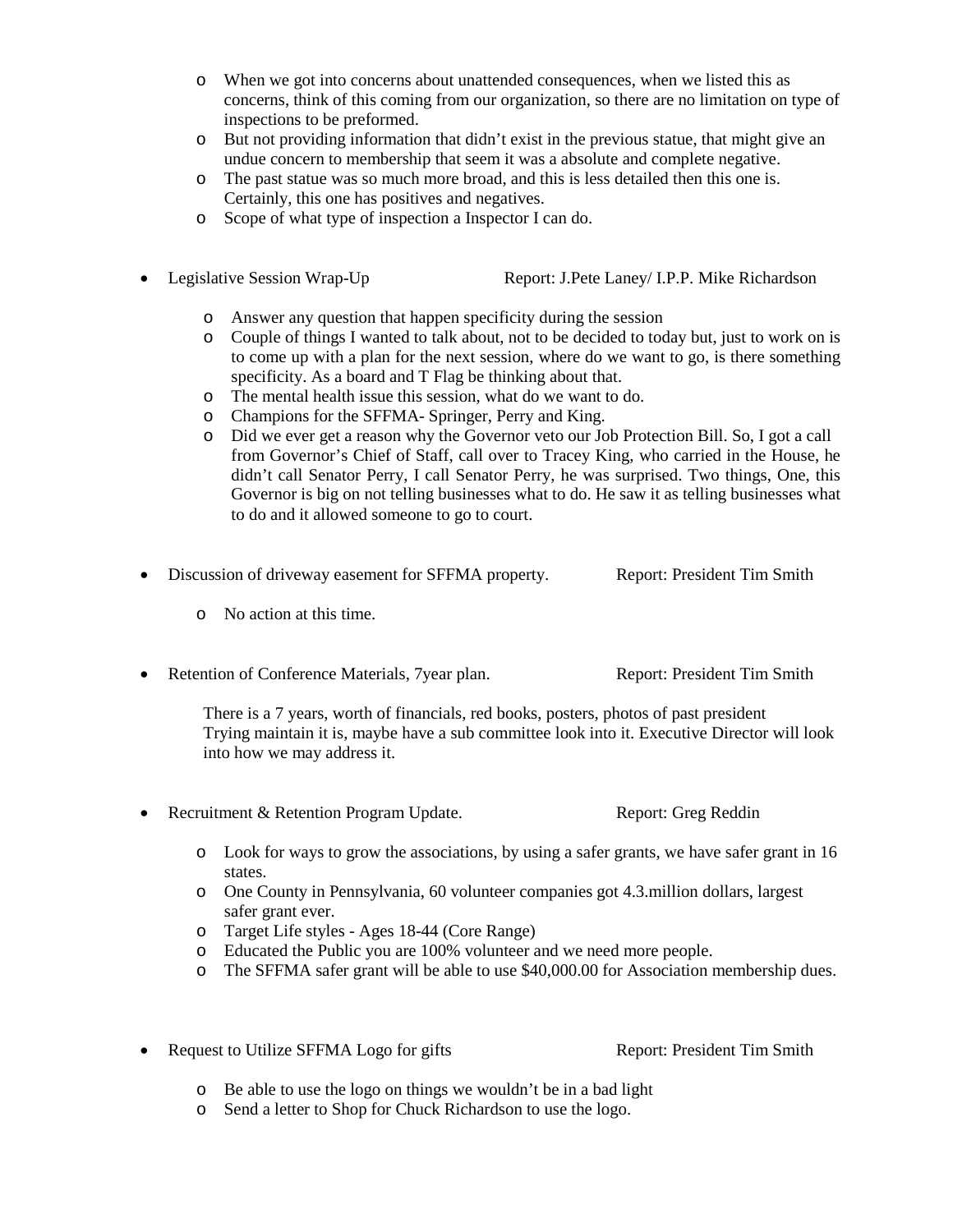# **Audience Comments:**

Paul Hamilton – Tickle to death be here !

Steve Loving – Nothing at all, How will the Association divvy out the Safer Grant money for Membership dues

J. Pete Laney – Nothing.

Chris Barron – It's been fun, great transition couldn't ask better transition for Tim, we have known each other for 7-8 years, It's been a great ride with the Association. Enjoyed working for the Association.

#### **Board Comments:**

President Tim Smith - Well, Chris, thanks again, I sent you an email. I do value our friendship, I appreciate that. I appreciate all that you done. The transition, this board including myself didn't have to do anything. And that is invaluable and we appreciate that to the tenth degree Tim, we are looking forward, we had quite a few conversions. We be a lot more to come, I glad you mention the vision part of it, also the district meeting part of it. When we got dues increase , Chris and his staff came to a lot of district meeting. And heard better feedback form that more than anything else we've done. They love to see your face out there. So get that list and get after it. Panhandle the best district, it is the largest one. To this board thank you, I try to do everything right, sometimes I do fall short. We will discuss the next here in a few minutes, I tr to get everything done on time. I appreciate everyone's help, support and the understanding it's not a full time job, but it is a full time job. And Brent is finding that out as well. Again thank you for the support. Its been really fun. We need to set a date for our next meeting.

1st Vice President Richard Van Winkle - Chris, I want to thank for the past 15 years, I was on the board when we hired you and I was on the board when you left. Maybe I been around to long, I don't know. I've enjoyed working with over the years. You've done a lot for us and it been appreciated. Tim, I look forward to working with you in the future. I think you were a great choice and you do fine work for us.

2<sup>nd</sup> Vice President Chuck Richardson - Just echo him, Chris Thanks for everything you've done. I you not going anywhere except across the parking lot Tim , I told you I'm excited about having you on board, your relationship with TCFP will be a plus for us, now we got to wait and see what they do. I took a class given by Columbia Southern University, they we are not a learning partner with them, and it doesn't cost anything to be a learning partner with them, if we become a partner our members get a discount on anything they take. We need to look at that as added benefit to the organization. I took a stress test I did do as well as thought I would and they schooled me for a heart cath on the  $15<sup>th</sup>$  of this month.

 $3<sup>rd</sup>$  Vice President Donny Boggs – echo what everybody is saying, Chris, I think you have left association to Tim in really good hands. Thank you for everything you have done. Tim, welcome aboard, look forward to working with you from her on out. I want congratulate Paul on his appointment, we've got some good aliases. I think we are rolling, I'm seeing some results with efforts we are putting out there. Now, not the time to slow down, put the metal on down and get to where we need to go.

4th Vice President Curtis Brown - Chris, thank you for the smooth transition, in a lot of organization you don't see that, even in the fire service we don't see that in chiefs a lot of times so, I thank you for that, Tim you don't have enough gray hair yet I going help you with that by the time I make President.